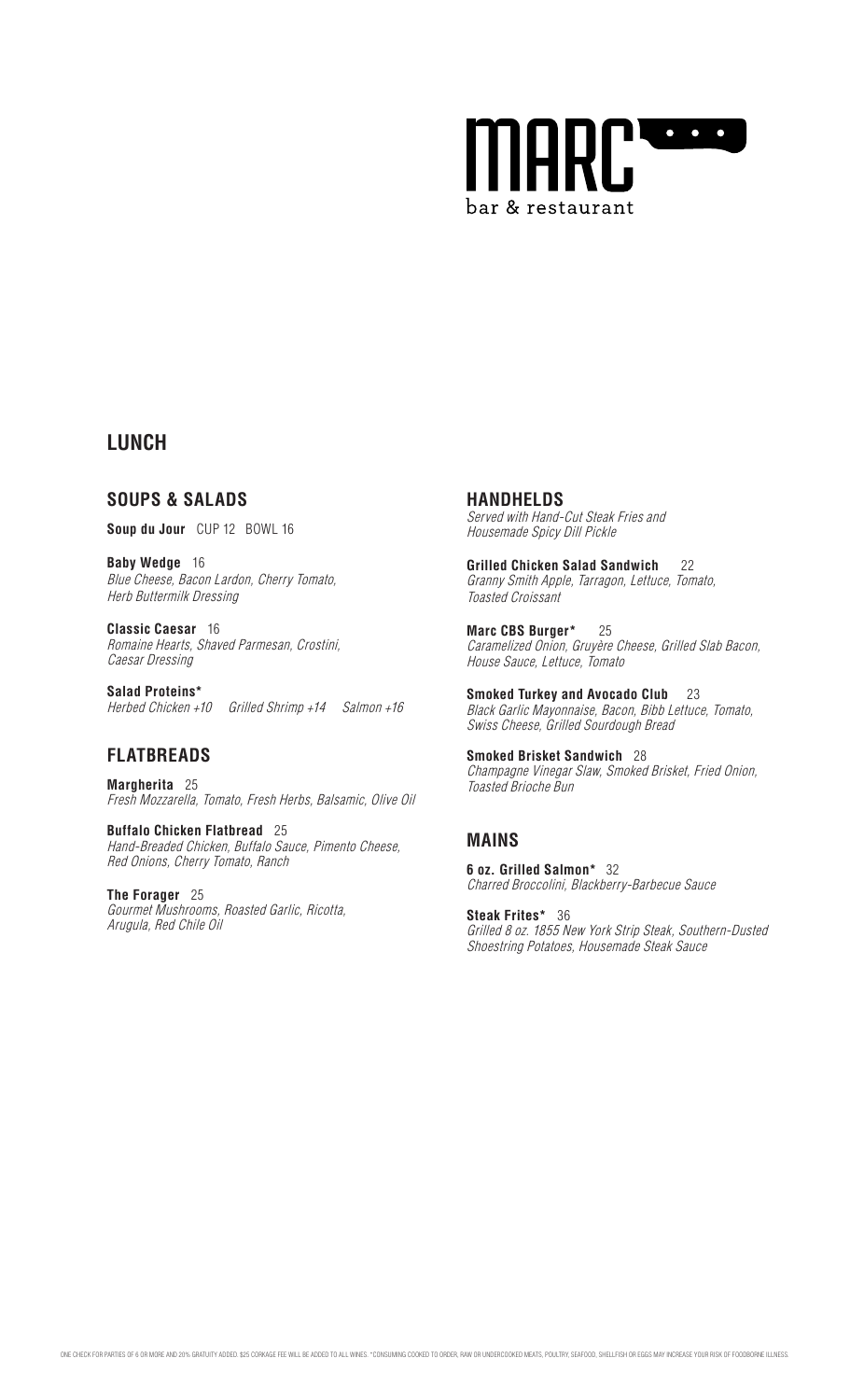

### **FOR THE TABLE**

**Cheese & Charcuterie** 34 Olives, Housemade Pickled Vegetables, Candied Pecans

**Steamed Mussels** 24 Spicy Tarragon, White Wine Broth, Pickled Fresnos, Baguette

**Beef Carpaccio\*** 25 Pickled Cauliflower, Pistachio, Spiced Feta, Crispy Shallots

**Grilled Shrimp Bruschetta** 28 Marinated Tomatoes and Basil, Avocado Crostini

**Smoked Olive Flatbread** 22 Sun-Dried Tomatoes, Fresh Mozzarella, Arugula, Balsamic Reduction, Grilled Naan Bread

**Lamb Meatballs** 26 Fried Garbanzo, Chili Sauce, Raita

### **SOUP & SALADS**

**Sweet Potato, Chili, Lime Soup** CUP 12 BOWL 16 Crème Fraîche, Cilantro

**Baby Wedge** 16 Blue Cheese, Bacon Lardon, Cherry Tomato, Herb Buttermilk Dressing

**Classic Caesar** 16 Romaine Hearts, Shaved Parmesan, Crostini, Caesar Dressing

**Butter Lettuce Salad** 18 Roasted Artichokes, Heirloom Tomatoes, Halloumi Cheese, Marinated Radish, Herb Vinaigrette**\***

### **FROM THE GRILL**

**8 oz. 1855 Angus Center Cut Filet Mignon\*** 62 **12 oz. New York Strip\*** 50 **14 oz. Ribeye Steak Delmonico\*** 56 **20 oz. 1855 Angus Bone-In Cowboy Ribeye\*** 80 **Rainbow Trout Stuffed with Lemon and Dill** 36 **10 oz. Wagyu Black New York Strip\*** MP **Chef's Butcher Block Feature\*** MP

Choice of Horseradish Cream, Housemade Steak Sauce, Blackberry-Barbecue Sauce, Beurre Blanc, Cabernet Demi

### **SEASONAL MAINS**

 **Blackened Salmon\*** <sup>44</sup> English Pea, Blistered Peppers and Fingerling Potatoes, Lemon Vinaigrette

**Seared Scallops** 46 Citrus-Carrot Gastrique, Fava Beans, Basil Gnocchi

**Braised Short Rib** 49 Sweet Potato and Gruyère Gratin, Charred Broccolini, Cabernet Demi

**Grilled Lamb Rack\*** 56 Roasted Cauliflower Purée, English Peas, Spring Onion Jus

**Herb-Roasted Chicken Breast** 38 Butter-Whipped Potatoes, Asparagus, Blackberry-Barbecue Sauce

**Goat Cheese Tortelloni** 34 Sautéed Spring Vegetables, Roasted Tomato Sauce, Fresh Basil

**Chef's Vegetable Plate** 28

### **SIDES**

**Rainbow Chard** 10 **Jumbo Asparagus** 10 **Charred Broccolini** 10 **Butter-Whipped Potatoes** 10 **Baked Potato** 10 **Loaded Baked Potato** 12 **Sautéed Gourmet Mushrooms** 12 **Local Pimento Mac & Cheese** 12 **Sweet Potato and Gruyere Gratin** 12 **Roasted Brussels with Honey Sriracha Sauce** 12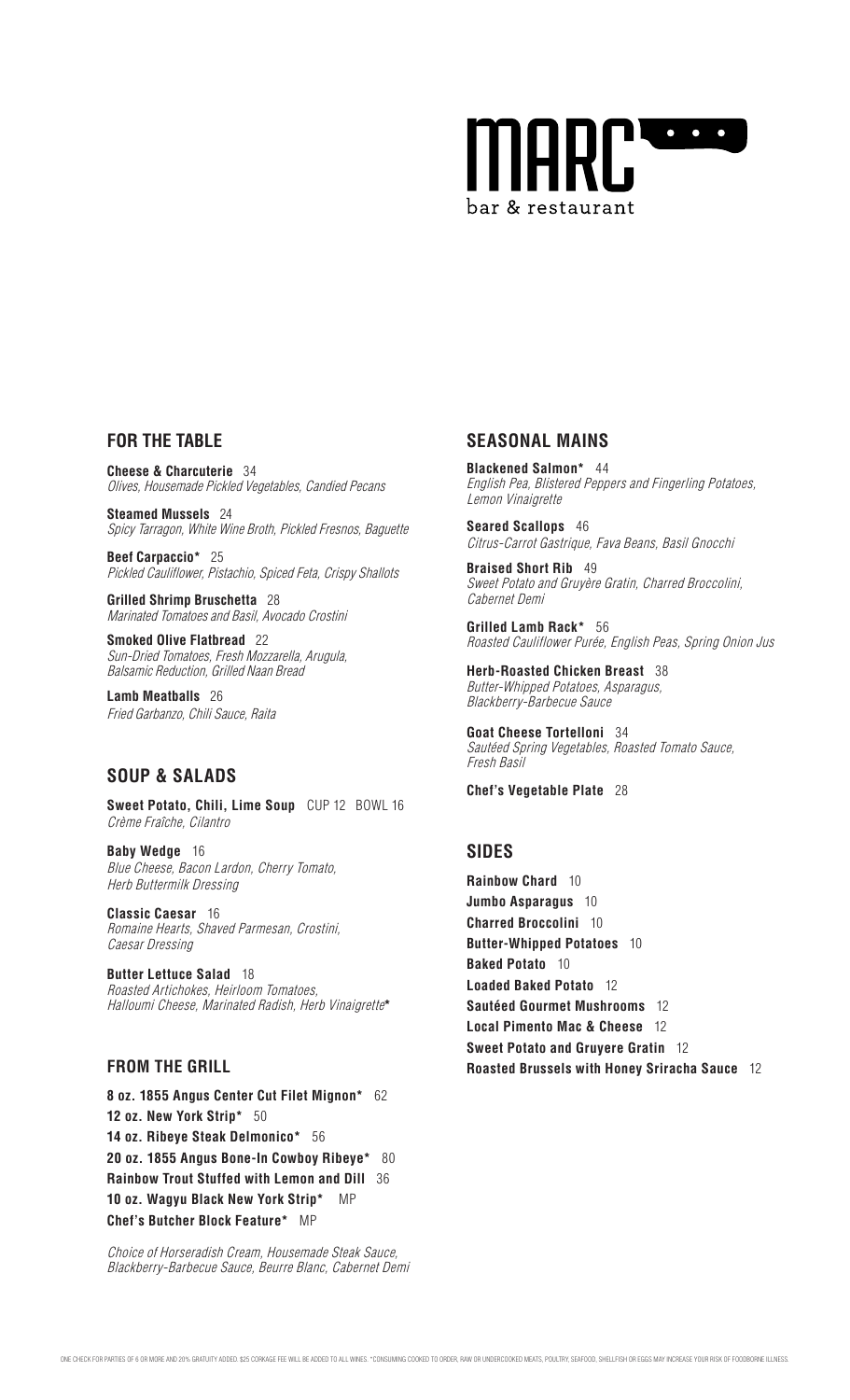# **CRAFT COCKTAILS**

#### **Bulldog Smash** 15

Maker's Mark, Cointreau, Fresh-Squeezed Lemon, Fresh Peach Purée, Mint Garnish

#### **Marc-hattan** 15

Bulleit Rye, Italian Vermouth, Homemade Black Tea Star Anise Syrup, 18-21 Bitter, Orange Peel

**Perfect G&T** 15

Monkey 47 Gin, Juniper Berries, Lime, Lemon, Lavender, Q Tonic

#### **Rum Old Fashioned** 15

Bacardi Ocho, 18-21 Bitter, Vanilla Syrup, Brandied Cherry, Dehydrated Orange

**Mexican Martini** 15 Tequila Herradura, Grand Marnier, Fresh Lime Juice, Served Up

#### **Capo Mule** 15

Ketel One Vodka, Montenegro Amaro, Fresh Lime Juice, Q Ginger Beer, Dry Lime

### **Herbalist** 15

Botanist Gin, Green Chartreuse, Homemade Honey Syrup, Fresh Lime Juice, Sage Leaves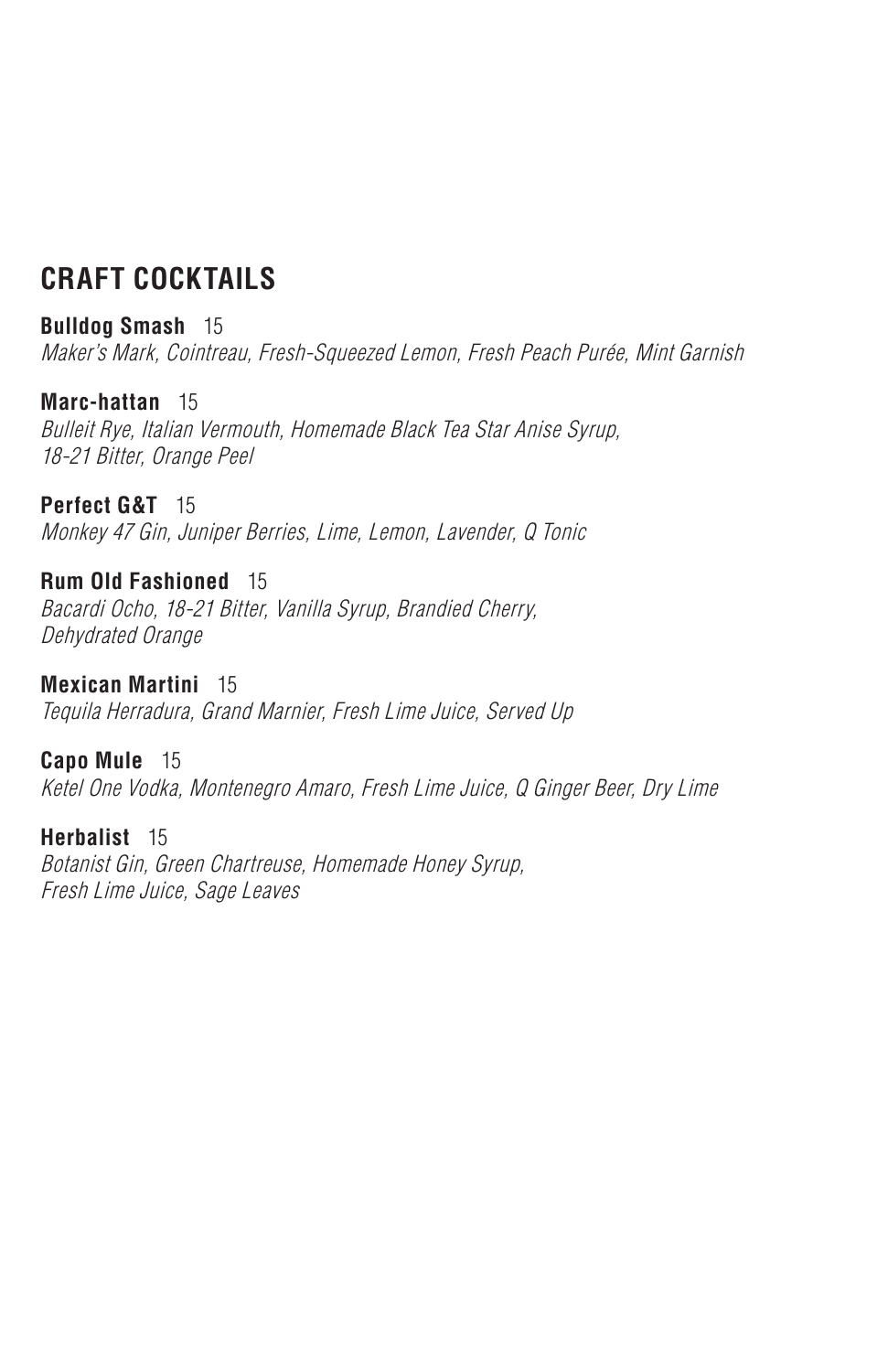# **SPARKLING WINE** gls/btl

**Chateau Elan Moscato d'Asti D.O.C.G, Piemonte, Italy** 12/48 Light, Sweet, Semi-Sparkling Style with Notes of Tropical Fruits

**Chateau Elan Dolce Rosso D.O.C.G, Piemonte, Italy** 12/48 Light, Sweet, Semi-Sparkling Style with Notes of Raspberry and Cherries

#### **Chateau Elan Brut NV** 10/40

Crisp and Joyful Prosecco Style Sparkling Wine with Elegant Notes of Green Apple, Lemon, and Fresh Herbs

### **WHITE WINE** gls/btl

**Chateau Elan Pinot Grigio** 10/40 Crisp, Refreshing, Light-Bodied Wine with a Balanced "Minerality"

#### **Chateau Elan Chardonnay** 10/40

Full-Body Taste Profile with Subtle Notes of Lightly Toasted Hazelnuts and a Crisp Acidity

**Chateau Elan Sauvignon Blanc** 10/40 Aromas of Grapefruit, Apricot, and Citrus with a Dry Yet Fruity Finish

**Chateau Elan Rosé Reserve** 10/40 Dry Rosé with Bright Citrus Flavors and Smooth Mineral Finish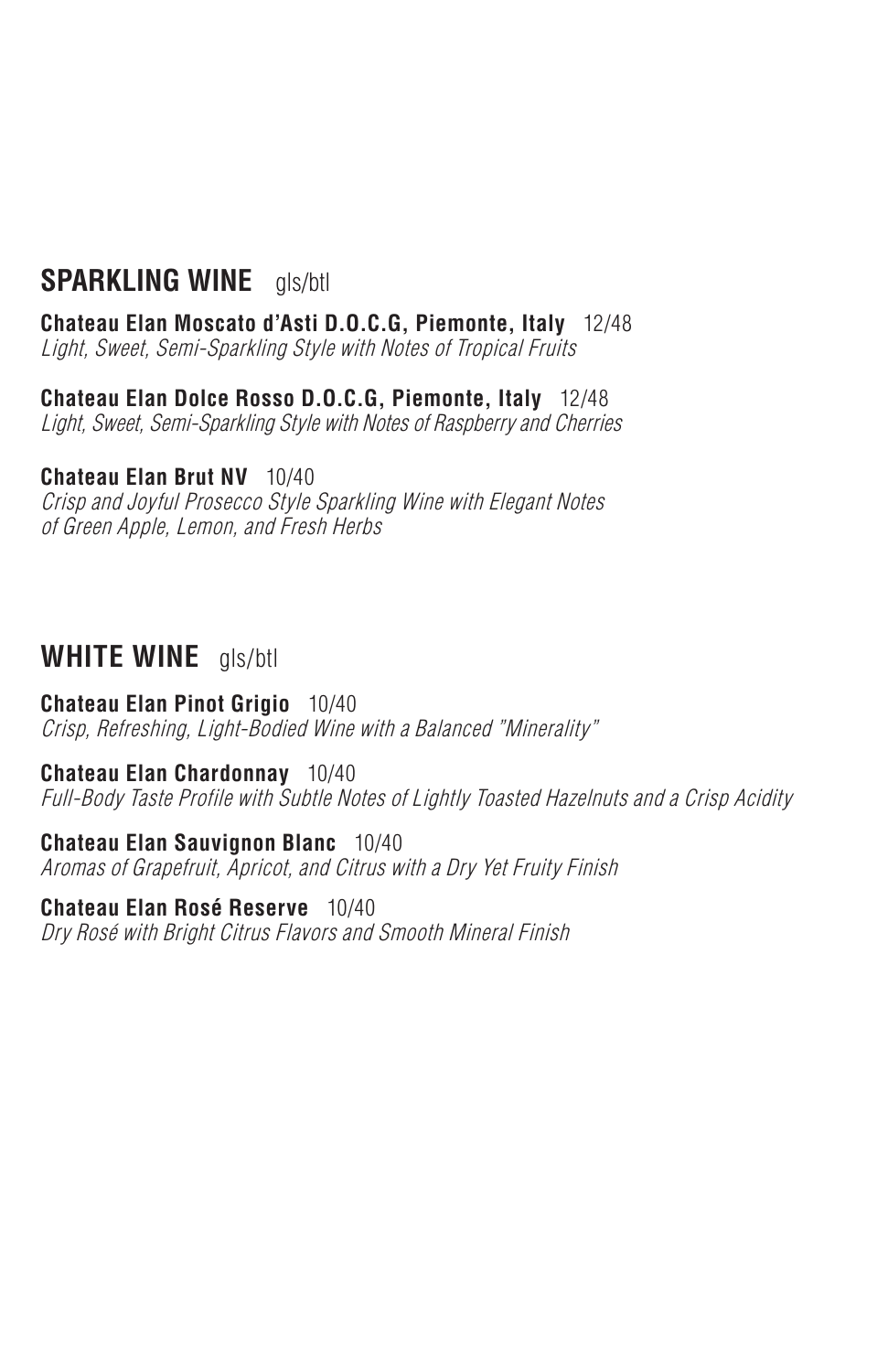# **RED WINE** gls/btl

**Chateau Elan Pinot Noir** 13/52 Fruity, Earthy, and Elegant with a Soft and Smooth Light Body

**Chateau Elan Merlot** 13/52 Extremely Textured Herbal Flavor with a Smooth Structure and a Dry, Light-to-Medium Body

**Chateau Elan Scarlet** 13/52 Full-Bodied Fruity Profile of Predominately Syrah Grapes

**Chateau Elan Velvet** 13/52 Well-Balanced Blend of Zinfandel and Petit Sirah with Fruity and Flowery Notes

**Chateau Elan Cabernet Sauvignon** 15/60 Opulent Flavors of Plums, Blackberries, and Light Notes of Toasted Vanilla

**Chateau Elan Tannat** 18/72 Expressive with Black Fruits, Mulberries, Cassis, Raisins, Elegant Smoky Background

**Chateau Elan Les Petits** 18/72 Blend of Petit Verdot and Petit Syrah, with Notes of Blackberry, Blueberry, and Black Cherry

**Chateau Elan Montepulciano** 20/80

Red Fruit and Spicy Hints of Cinnamon and Black Pepper with Toasted Aromas of Vanilla